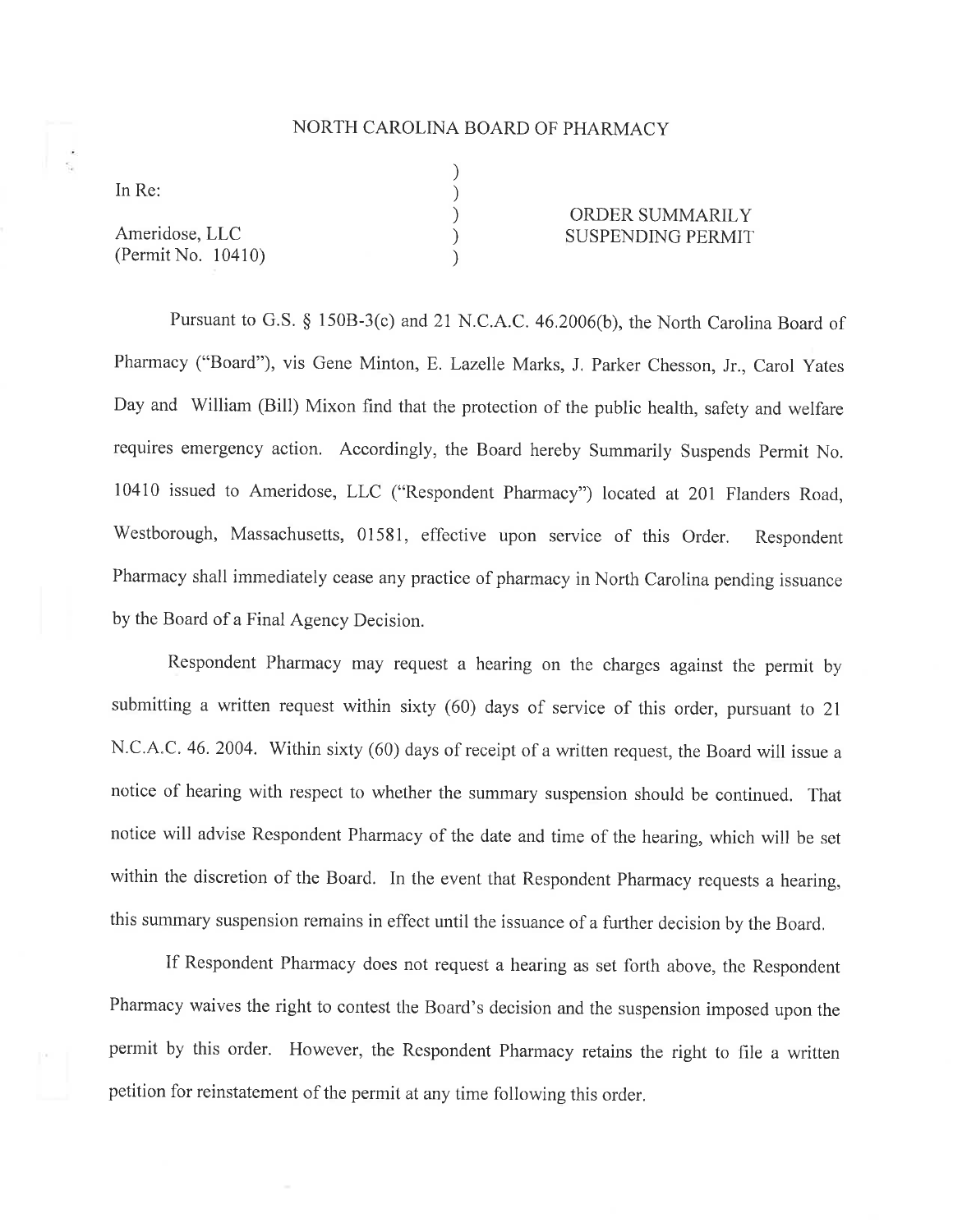The Board will set a hearing at a time and place within its discretion and will rule on the petition for reinstatement in its discretion under its duty to consider the public health, safety and welfare.

By Order of the Board, this  $\frac{157}{100}$  day of November, 2012.

NORTH CAROLINA BOARD OF PHARMACY

**Kampbell**, IV., Executive Director Jack W.